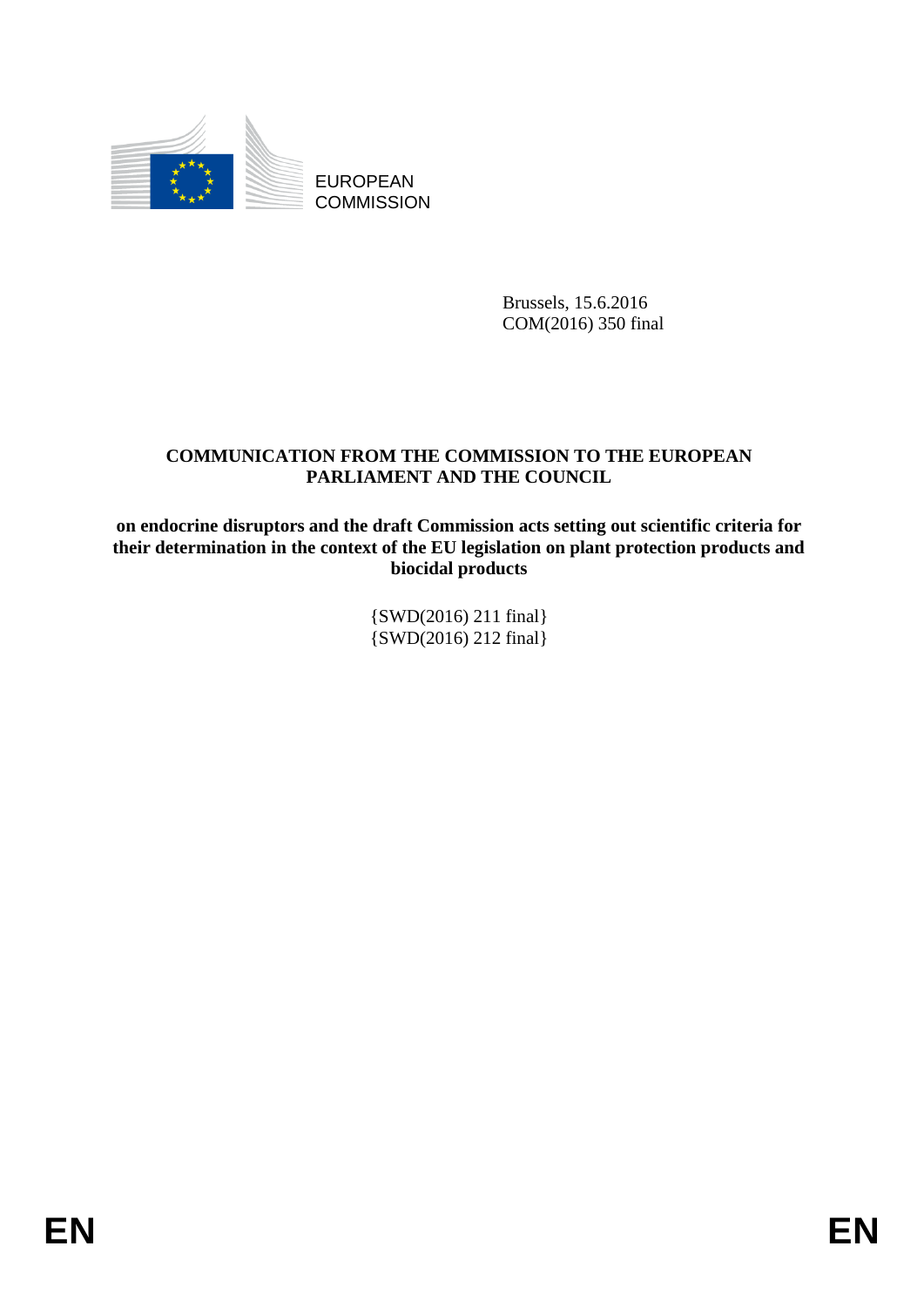### **1. INTRODUCTION**

Endocrine-disrupting chemical substances ("endocrine disruptors") are substances that alter the functions of the hormonal system and consequently cause adverse effects. As awareness of endocrine disruptors grew, so did public and political interest. The Commission responded with a "Strategy for endocrine disruptors" in 1999.<sup>1</sup> This set out a number of actions at EU level, with the short-term (research and international cooperation), mid-term (test methods) and long-term (regulatory) steps to take with the overall goal of minimising exposure.<sup>2</sup>

In the specific areas of biocides<sup>3</sup> and plant protection products<sup>4</sup> the legislation determines the regulatory consequences for endocrine disruptors. It also requires the Commission to determine how the criteria for endocrine disruptors should be defined, by drawing up acts "specifying scientific criteria for the determination of endocrine-disrupting properties".<sup>5</sup> Plant protection products protect plants against harmful organisms (examples are herbicides or insecticides used in agriculture). Biocides contain and control harmful organisms (examples are disinfectants used in hospitals).

The Commission has devoted particular attention to the task of developing criteria for these two areas. The result is reflected in two draft measures<sup>6</sup> which will now be the subject of the established procedures with (experts from) Member States and other EU institutions, before final adoption by the Commission. Though different procedures apply to the two measures, the Commission's examination of the issues has covered both areas and they will be taken forward in parallel.<sup>7</sup>

This Communication sets out the science-based decisions underlying the two draft measures, and is accompanied by an impact assessment which presents the state of the science regarding different criteria to identify endocrine disruptors. In addition, it provides information on the possible consequences.<sup>8</sup> The impact assessment is based on a preliminary screening of active substances approved for plant protection products and biocides for which information was available at EU level. It does not therefore constitute an evaluation of individual substances

 $\overline{1}$  $\frac{1}{2}$  COM(1999)706 final, 17.12.1999.

This is one of the aspects covered in the  $7<sup>th</sup>$  Environmental Action Programme (Decision No 1386/2013/EU) of the European Parliament and of the Council of 20 November 2013 on a General Union Environment Action Programme to 2020 'Living well, within the limits of our planet', OJ L 354, 28.12.2013, p. 171).

<sup>&</sup>lt;sup>3</sup> Regulation (EU) No 528/2012 of the European Parliament and of the Council concerning the making available on the market and use of biocidal products (OJ L 167, 27.6.2012, p. 1).

<sup>&</sup>lt;sup>4</sup> Regulation (EC) No 1107/2009 of the European Parliament and of the Council concerning the placing of plant protection products on the market (OJ L 309, 24.11.2009, p. 1).

 $\frac{5}{2}$  Article 5(3) of Regulation (EU) No 528/2012.

Draft Commission Delegated Regulation setting out scientific criteria for the determination of endocrinedisrupting properties pursuant to Regulation (EU) No 528/2012 and Draft Commission Regulation setting out specific scientific criteria for the determination of endocrine disrupting properties and amending Annex II to Regulation (EC) 1107/2009.

<sup>7</sup> In the context of plant protection products, the draft text is voted in the Standing Committee (regulatory procedure with scrutiny). In the context of biocidal products, a draft delegated act is discussed in a group of experts of Member States. Both measures involve the Parliament and the Council, albeit in different procedural constellations (draft measure in regulatory procedure with scrutiny and adopted delegated act). In order to ensure coherence between the two acts, the Commission will present both texts simultaneously to the EU co-legislators for them to exercise their control functions.

<sup>8</sup> SWD(2016) 211.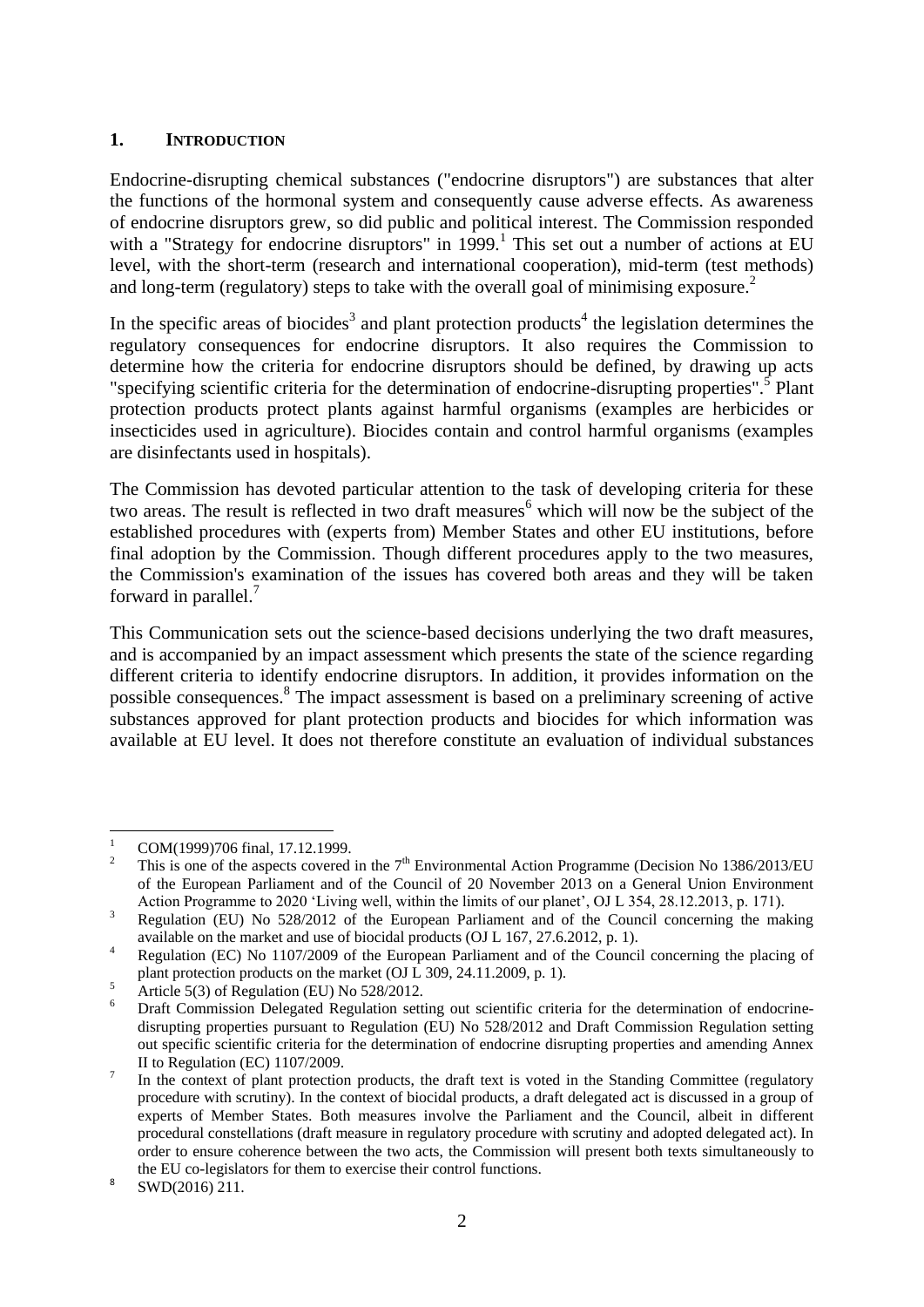under the respective legislation (the Regulations covering plant protection products and biocidal products).<sup>9</sup>

This Communication sets out the issues on which the Commission has reached a conclusion and puts these in the broader context, while also stressing that parts of the debate are not directly relevant to the Commission's specific task of determining criteria to establish what is and what is not an endocrine disruptor (see Section 2). It sets out the implications of the setting of the criteria in the domains of plant protection products and biocides (section 3) and for other parts of the EU regulatory framework (Section 4) and recalls the other Commission actions on endocrine disruptors which are ongoing or pending (Section 5).

The Commission's conclusions build on work with Member States, input from EU regulatory agencies, independent scientific committees advising the Commission, the Commission's inhouse scientific body (the Joint Research Centre<sup>10</sup>), and from multilateral and bilateral scientific and regulatory cooperation with third countries, as well as extensive contacts with stakeholders over the past 15 years. $^{11}$ 

These discussions have shown the complexity of the topic: so too does the fact that no other country has so far adopted legally-binding scientific criteria to determine what is an endocrine disruptor. Against this background, the Commission conducted a thorough preparation of the measures, which it was unable to conclude in time to meet the legal deadline of December 2013. Following a ruling of the Court of Justice of the European Union (General Court) in December  $2015$ ,  $^{12}$  the Commission reconfirmed its unequivocal commitment to the EU colegislators to finalise its ongoing work, which by then was close to conclusion, and present the criteria before the summer 2016.

### **2. THE DEBATE ON CRITERIA FOR THE DETERMINATION OF ENDOCRINE DISRUPTORS AND THE COMMISSION'S CONCLUSIONS**

There are a number of key scientific issues which have been the subject of debate and study and some  $-$  but not all  $-$  of these have a direct bearing on the draft measures on plant protection products and biocidal products. Several issues are also part of a more general debate about toxicology, rather than issues which concern endocrine disruptors alone.

**<sup>.</sup>** <sup>9</sup> The analytical work in the impact assessment draws *inter alia* on a contracted study screening nearly all approved active substances for plant protection products (and the active substances for biocidal products for which information was available at EU level) to evaluate the impacts associated to options for criteria to identify endocrine disruptors under the Regulations on plant protection products and biocidal products. The screening was based on available evidence (no additional testing) and needed to be carried out in a limited time. The screening methodology was developed for the purpose of the screening exercise. The results of the screening therefore do not constitute evaluations of individual substances to be carried out under the respective legislations and in no way prejudge future decisions on active substances to be taken pursuant to these two Regulations.

<sup>&</sup>lt;sup>10</sup> The most important Joint Research Centre scientific and policy reports are the reports of the endocrine disrupters expert advisory group: "Key scientific issues relevant to the identification and characterisation of endocrine disrupting substances" (2013); and "Thresholds for endocrine disruptors and related uncertainties" (2013) (https://ec.europa.eu/jrc/en/publication/eur-scientific-and-technical-research-reports/thresholds-<br>endocrine-disrupters-and-related-uncertainties; https://ec.europa.eu/jrc/en/publication/eur-scientific-andhttps://ec.europa.eu/jrc/en/publication/eur-scientific-andtechnical-research-reports/key-scientific-issues-relevant-identification-and-characterisation-endocrinedisrupting).

<sup>&</sup>lt;sup>11</sup> More information on the multitude of EU activities is available on the dedicated Commission web portal: [http://ec.europa.eu/health/endocrine\\_disruptors/policy/index\\_en.htm.](http://ec.europa.eu/health/endocrine_disruptors/policy/index_en.htm)

 $12 \frac{12}{\text{Judeement in Case T-521/14. Sweden v Commission.}}$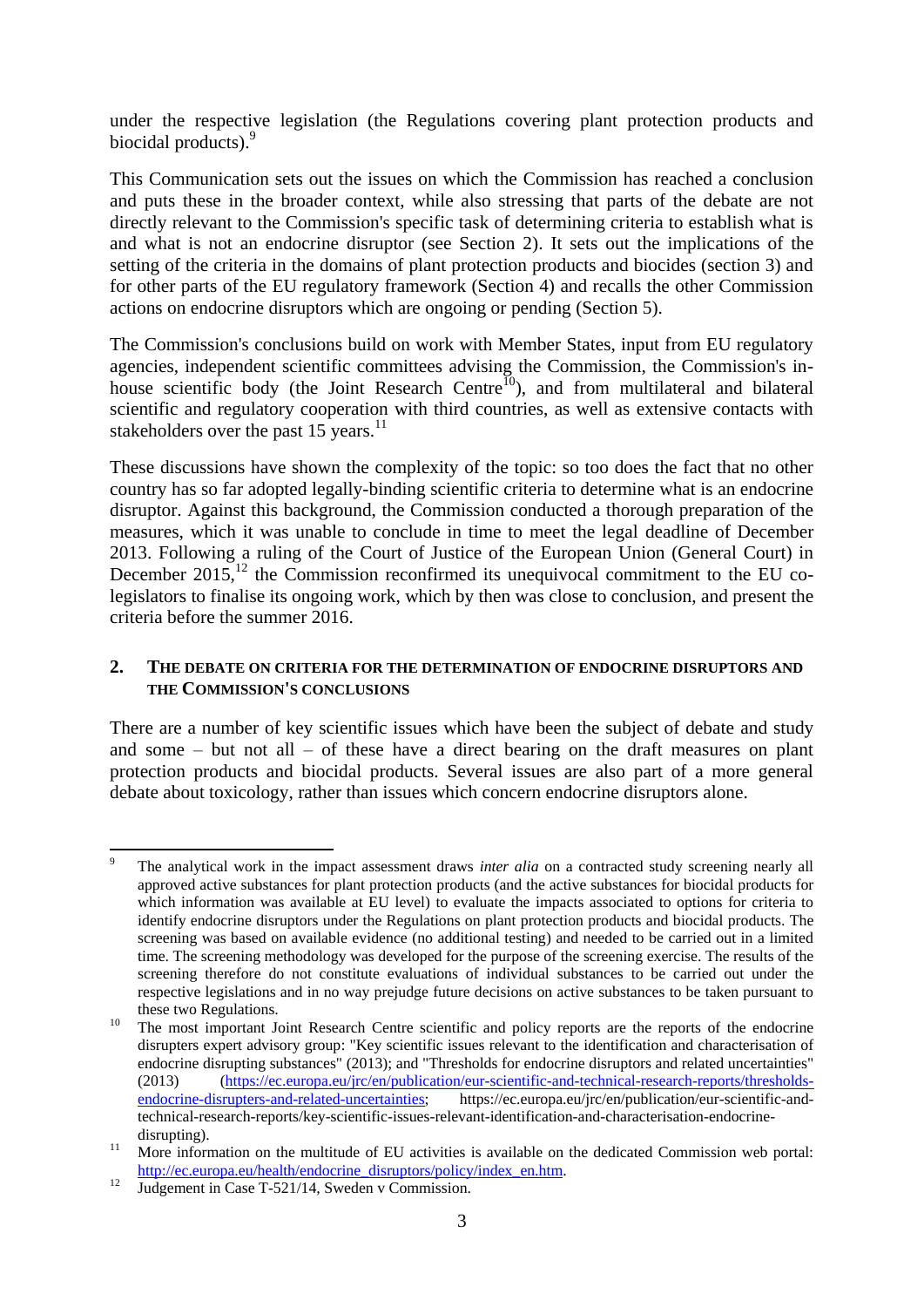#### *What is an endocrine disruptor?*

In 2002, the International Programme on Chemical Safety, a joint programme of various UN Agencies, including the World Health Organisation, made an authoritative definition of an endocrine disruptor as *"an exogenous substance or mixture that alters function(s) of the endocrine system and consequently causes adverse health effects in an intact organism, or its progeny, or (sub)populations*".<sup>13</sup> The novelty in this definition was the introduction of a second element. The usual approach to defining the toxicity of chemical substances is "end points" – whether there is an adverse effect. The new, additional, element is the concept of "mode of action", the way in which a chemical substance has an impact (see Figure).

### **Figure**



As well as the adverse effect, the draft scientific criteria now being presented aim to introduce in legal form this concept of the "endocrine mode of action" as one of the elements to consider when determining what is an endocrine disruptor for the two product areas concerned.

More specifically, the criteria set out that an endocrine mode of action is "*the inherent ability of a substance to interact or interfere with one or more components of an endocrine system*", without necessarily leading to an adverse effect. In line with the opinion of the European Food Safety Authority, they also clarify that an endocrine mode of action is not a (eco)toxicological hazard in itself.<sup>14</sup>

Currently, the discussion on the endocrine mode of action centres on the hormonal systems of oestrogen, androgen, thyroid, and steroidogenesis – as these are the only areas where standardised tests exist.<sup>15</sup> However, in order to be ready to adapt to future scientific developments, the draft measures are not limited to these hormonal systems.

# *Defining the "adverse effect"*

One of the issues which the criteria needed to address is the definition of "adverse effect". The Commission will use the definition provided by the International Programme on Chemical Safety. This is a "*change in the morphology, physiology, growth, development, reproduction, or, life span of an organism, system, or (sub)population that results in an impairment of* 

**.** 

<sup>13</sup> World Health Organisation International Program on Chemical Safety, Global assessment of the state-ofthe-science of endocrine disruptors, 2002, WHO/PCS/EDC/02.2.

<sup>&</sup>lt;sup>14</sup> European Food Safety Authority, Scientific criteria for identification of endocrine disruptors and appropriateness of existing test methods for assessing effects mediated by these substances on human health and the environment, 28.2.2013, EFSA Journal 2013;11(3):3132, p. 17 ("EFSA(2013)").

 $15$  See EFSA(2013), p. 29.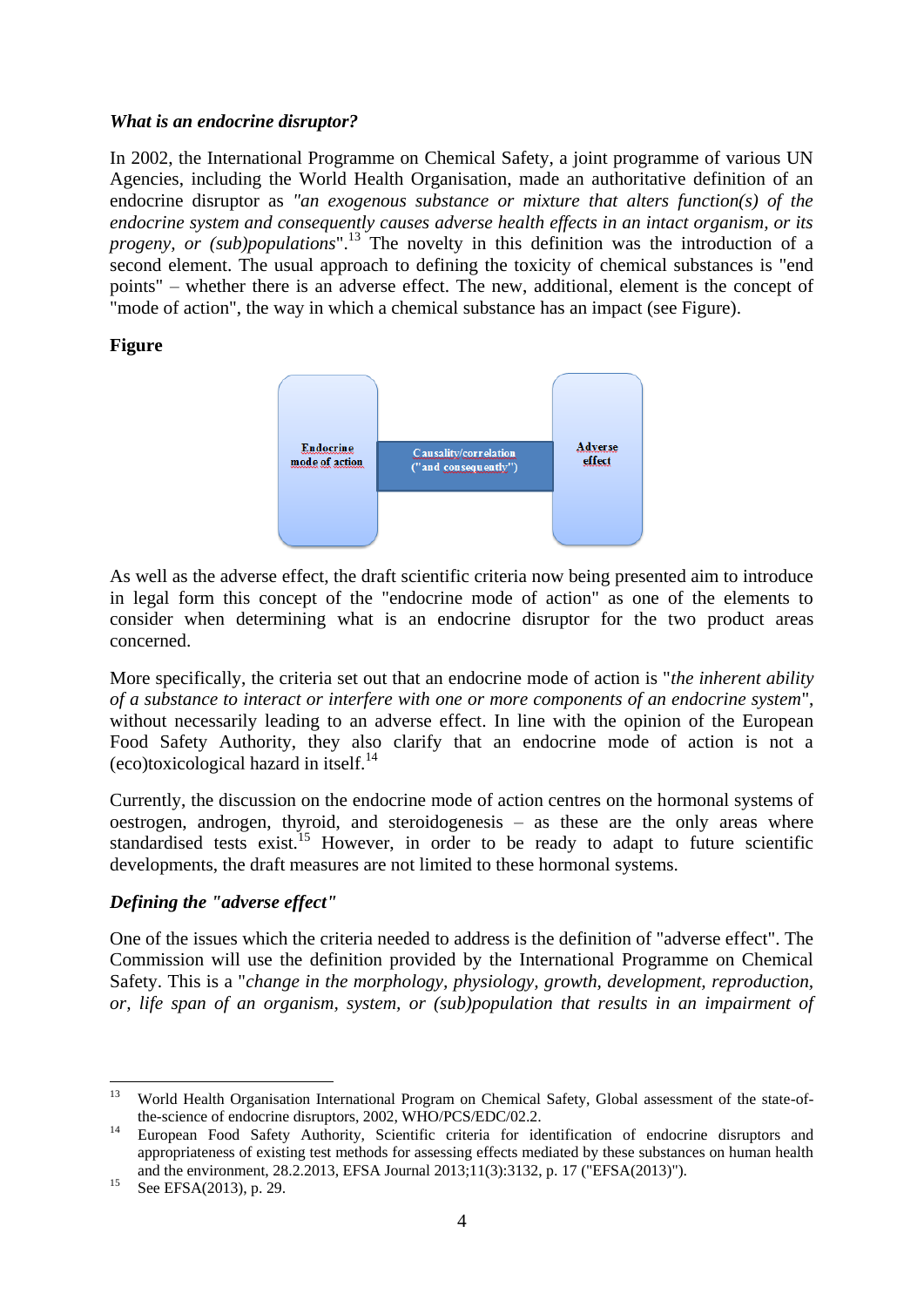*functional capacity, an impairment of the capacity to compensate for additional stress, or an increase in susceptibility to other influences.*" 16

The challenge in practice lies in assessing the potential adversity of an effect at sub-organ level (molecular or cellular level). The conclusion of the European Food Safety Authority in 2013 was to make a distinction in terms of the degree of change observed: "*expert judgement will therefore be required to assess on a case-by-case basis the toxicological relevance of […] changes. In general, transient, inconsistent and minor fluctuations at the biochemical and molecular level may be considered adaptive (i.e. non-adverse), whilst sustained, consistent and permanent changes at the cell, organ- or organism-level, resulting in pathology or functional impairment in vivo, as well as altered timing of development, may be considered adverse*".<sup>17</sup> The Commission is following this approach.

The criteria also underline that endocrine-related adverse effects which are only indirectly triggered by a non-endocrine-related toxicity are not adverse effects that are relevant for the identification of a substance as an endocrine disruptor.<sup>18</sup> This clarification is necessary since, as the result of any generalized toxicity, there may be reactions of the endocrine system which would be the consequence rather than the cause of the specific adverse effect observed.

### *How to determine causality*

The 2002 definition has at its heart the link between the mode of action and the adverse effect, (the phrase "and consequently" in the definition). The question remains about the extent to which this link should be clearly established – the degree to which a strict causality should be required. In 2013, the European Food Safety Authority concluded that there has to be *"a reasonable evidence base for a biologically plausible causal relationship between the [endocrine mode of action] and the adverse effects seen in intact organism studies*", i.e. a "reasonable evidence base" to determine causality. The alternative would have been a more rigid approach to causality (asking, for example, for "conclusive" evidence of the connection). The Commission considers that in practice, it will be very difficult to demonstrate "conclusive evidence" of causality. Therefore, the Commission intends to follow a concept of a reasonable evidence ("biological plausibility") to determine causality.

# *The relevance of "categories"*

The debate on criteria to determine what is an endocrine disruptor has sometimes included the idea to establish a system of "categories" of endocrine disruptors. These "categories" refer to varying degrees of scientific evidence for the endocrine mode of action, the adverse effect, and the causality between the two (or indeed a combination of these elements).<sup>19</sup> Categories that have been put forward are, for example, "suspected endocrine disruptors", or substances that have only an endocrine mode of action (i.e. without scientific evidence of an adverse effect).

The Commission considers that establishing different categories of what *may be* an endocrine disruptor does not help to define what *is* an endocrine disruptor in the context of biocides and pesticides. Furthermore, such categorisation for pesticides and biocides would decrease legal

 $16$ <sup>16</sup> World Health Organisation. International Program on Chemical Safety, Principles and methods for the risk assessment of chemicals in food. (Environmental Health Criteria), 2009.

 $^{17}$  EFSA(2013), p. 16.

<sup>&</sup>lt;sup>18</sup> Sometimes discussed as "specificity of the adverse effect".

Such categories are used in some areas of chemicals regulation. The issue is not to be confused with potency categories (see below).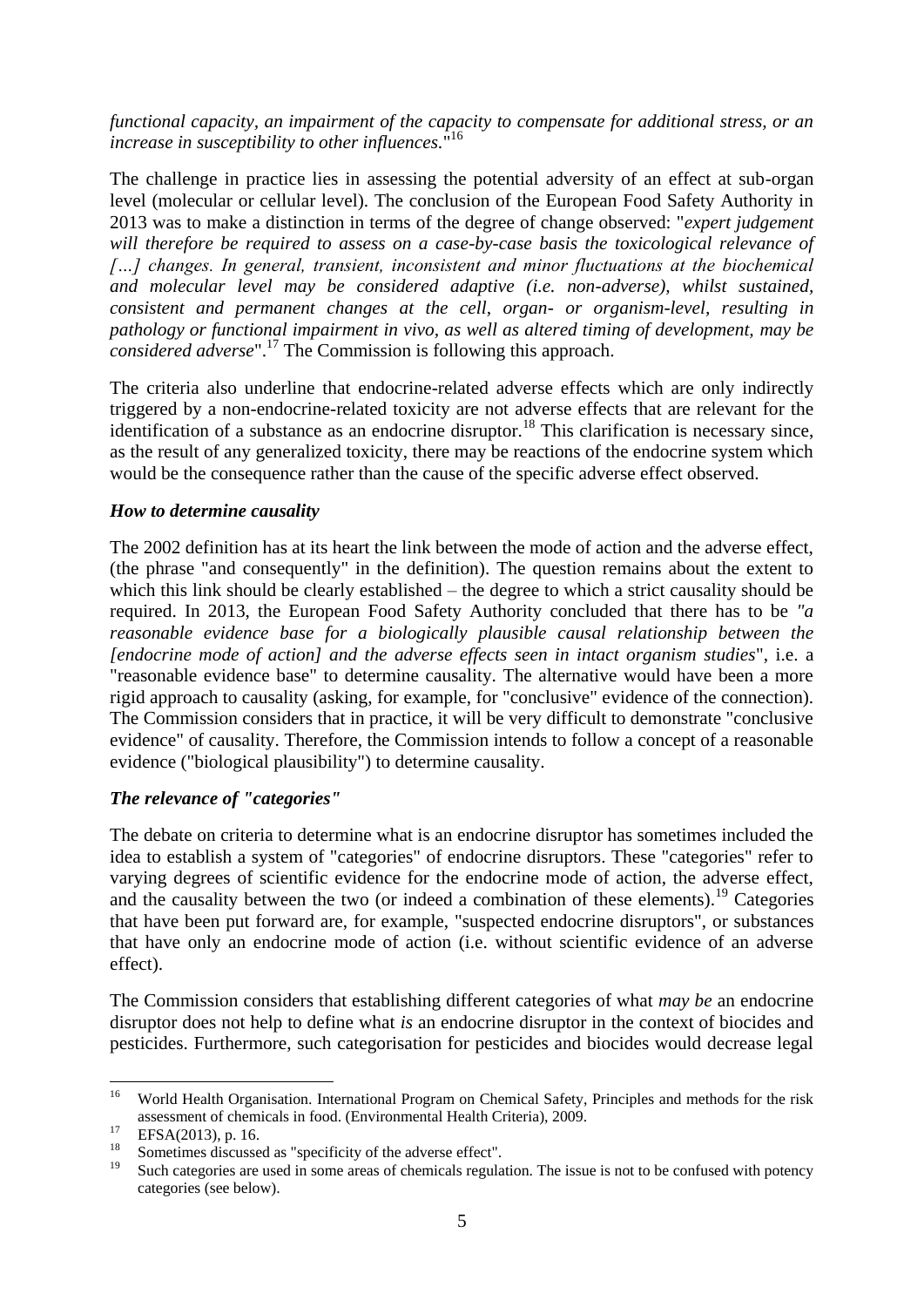certainty for regulators and stakeholders, without established benefits in terms of protection of health and the environment. $^{20}$ 

# *The debate about a "safe threshold" for endocrine disruptors*

The usual way of determining the safety of a chemical substance is based on a "safe threshold". The safe threshold gives the dosage below which no adverse effect is expected to occur.<sup>21</sup> Usually, once this level is established experimentally, a safety margin is added by reducing the value to a small proportion of it – for example, 1% of the threshold previously established. This concept is used by regulators worldwide,<sup>22</sup> but is nevertheless the subject of controversy in the area of endocrine disruptors – where there is a debate about whether a safe threshold can ever be established, or whether this can be left to case-by-case risk assessment. The Commission considers that answering the question of whether a threshold exists is neither necessary nor appropriate when defining scientific criteria for determining what is an endocrine disruptor.

# *The relevance of potency*

The potency of a chemical substance describes its ability to produce an effect at a particular dose level.<sup>23</sup> In the EU general chemicals law used to classify chemical substances<sup>24</sup> – which is based on a global harmonised system – potency is used to determine which category of hazard a substance should fall into.<sup>25</sup> Consideration of potency is needed in risk assessment, and can also be useful for prioritising and screening substances.

However, to determine what is an endocrine disruptor, what matters is solely whether a chemical is an endocrine disruptor at all (i.e. the *identification* of the hazard, as opposed to its subsequent *characterisation*). The Commission has therefore concluded that, for the specific purpose of setting scientific criteria, it is not necessary to include considerations of how "potent" an endocrine disruptor is. Potency is a question to be asked only once it has been established that a substance is an endocrine disruptor at all. The impact assessment report accompanying this Communication addresses issues of potency, and identifies arguments in support of considering potency. However, the Commission follows the broad scientific consensus whereby potency should not be considered when identifying endocrine disruptors, but taken into account when evaluating the actual risk that endocrine disruptors may pose.

# *Regulation by "hazard" or "risk"*

The regulation of chemical substances can be approached in two different ways: based on hazard or based on risk. A hazard-based approach regulates substances on the basis of their intrinsic properties, without taking account of the exposure to the substance. A risk-based

 $20$ <sup>20</sup> This does not preclude that categories are applied as a prioritisation tool, for example for additional research.

<sup>&</sup>lt;sup>21</sup> With exceptions such as, for example, certain forms of mutagenicity and genotoxic carcinogenicity. With regard to these endpoints, current risk assessment practice applies a non-threshold approach, i.e. it is assumed that no amount of exposure is risk-free.

<sup>&</sup>lt;sup>22</sup> EFSA have recalled that "*for most toxic processes, it is generally assumed that there is a threshold of exposure below which no biologically significant effect will be induced*" (EFSA(2013), p. 16).

<sup>&</sup>lt;sup>23</sup> Sugar compared to sweeteners may serve as an illustration. Both have the intrinsic property of being sweet. However, the potency of most sweeteners is much higher than sugar, so that a lower dosage is needed to produce an effect.

<sup>&</sup>lt;sup>24</sup> Regulation (EC) No 1272/2008 of the European Parliament and of the Council of 16 December 2008 on classification, labelling and packaging of substances and mixtures (OJ L353, 31.12.2008, p. 1).

 $25$  For example, harmful/toxic/fatal contact with the skin.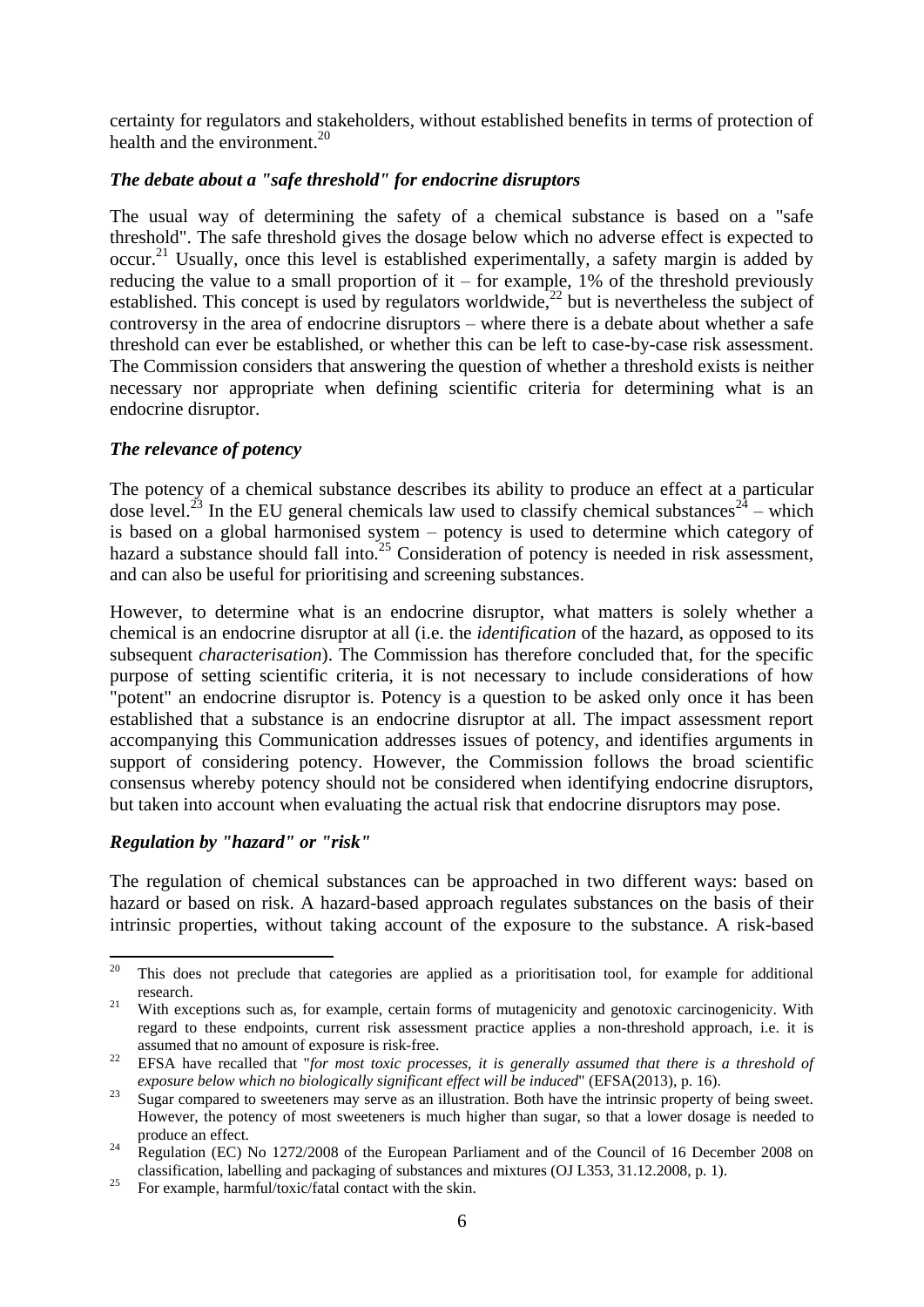approach factors in the exposure. A common analogy used is from the animal kingdom: a lion is intrinsically a hazard, but a lion safely constrained in a zoo is not a risk, since there is no exposure. In the area of chemical safety, there are several pieces of EU legislation that apply a hazard-based approach to toxicological safety, while others follow a risk-based approach.<sup>26 27</sup>

The issue faced by the Commission in this exercise is to establish criteria to determine what is or is not an endocrine disruptor for the purposes of plant protection products and biocidal products – not to decide how to regulate these substances. The regulatory consequences have already been set by the legislator in the legislation on plant protection products (2009) and biocidal products (2012). Under this legislation, as a general rule, endocrine disruptors are banned on the basis of hazard<sup>28</sup>, without undergoing a specific risk assessment on the basis of considerations of exposure (although in some cases derogations – either hazard, risk or considering socio-economic issues – may apply on a case by case basis, as stipulated by the legislation).

### **3. WHAT DO THE CRITERIA MEAN FOR THE REGULATORY AREAS OF BIOCIDES AND PLANT PROTECTION PRODUCTS?**

The EU legislation for biocidal products and plant protection products provides that active substances which are endocrine disruptors shall not be approved, unless – in the case of plant protection products – there is negligible exposure or – in the case of biocides – a negligible risk. In principle, the question whether an active substance of a plant protection product or a biocide is an endocrine disruptor would be assessed each time it is subject to an approval procedure or a renewal procedure. In addition, all active substances used in plant protection products and biocidal products are only approved for a limited period of time, and their approvals are routinely reviewed.

Some of the adverse effects caused by endocrine disruptors (for instance effects on reproduction) have been assessed for many years which means that in practice many substances where evidence as endocrine disruptors is available have been already banned in the EU. The new criteria will however allow for a more accurate and up to date assessment.

In order to ensure quick action and that recent scientific developments will be taken into account, the more accurate scientific criteria will be applied immediately, except for cases where a draft Commission regulation has been voted on already but not adopted. In addition, in order to allow the assessment work to start, the Commission will today ask the European Food Safety Authority and the European Chemicals Agency to start looking at whether individual approved active substances, for which indications exist that they could meet the criteria to be identified as having endocrine disrupting properties, are endocrine disruptors according to the criteria in the draft texts presented today. This would help to ensure that these two regulatory Agencies would be ready to apply those criteria, in accordance with the applicable regulatory procedures, once the criteria enter into force.

<sup>26</sup> <sup>26</sup> The Commission is currently conducting a "fitness check", under the REFIT programme, to assess these aspects more in-depth (see http://ec.europa.eu/smartregulation/roadmaps/docs/2015\_grow\_050\_refit\_chemicals\_outside\_reach\_en.pdf).

<sup>&</sup>lt;sup>27</sup> Generally, a risk-based approach allows consideration of proportionality when taking regulatory (i.e. riskmanagement) decisions.

<sup>&</sup>lt;sup>28</sup> Endocrine disruptors may be approved with risk-mitigation measures if strict conditions are met.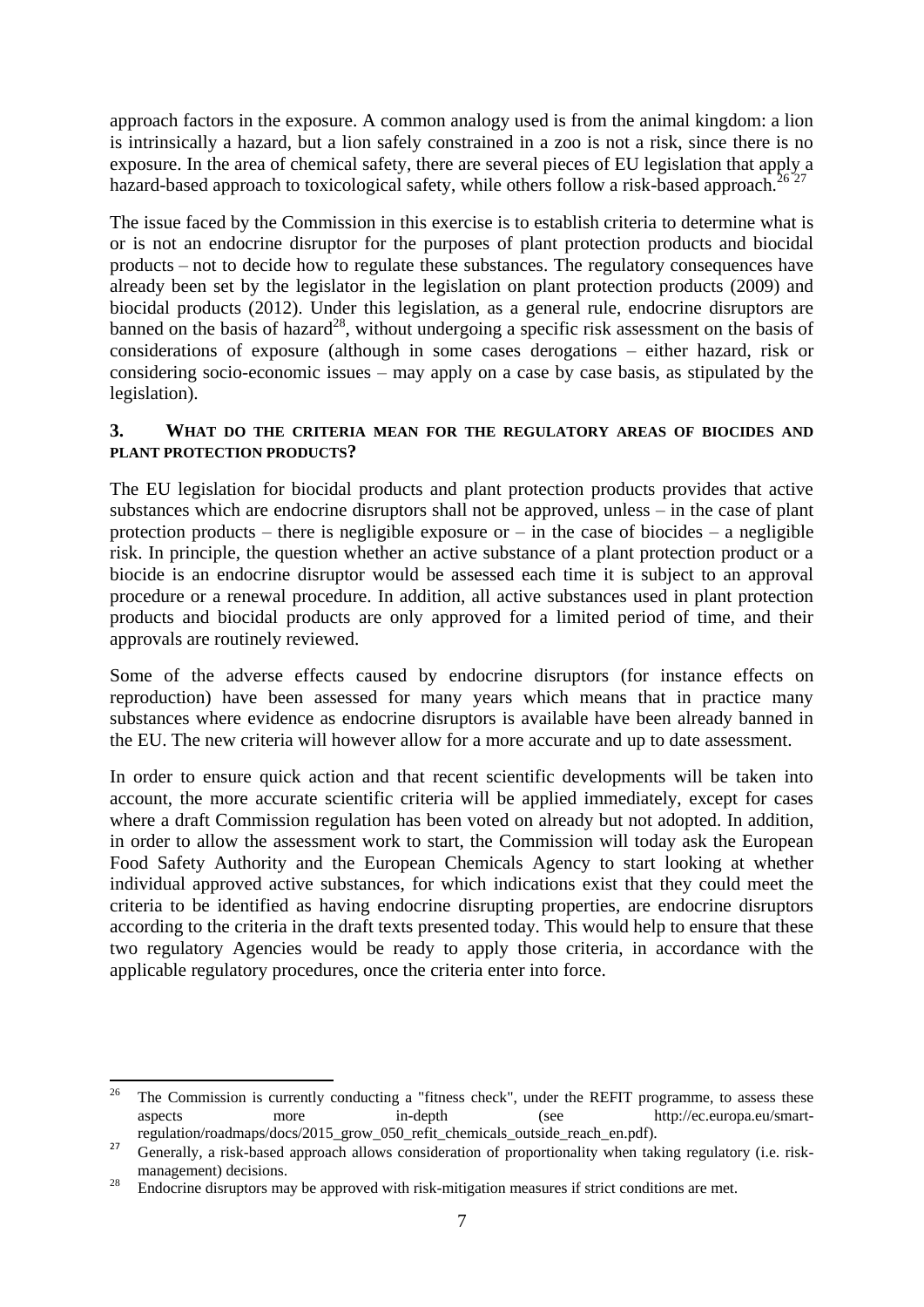### *Updating the grounds for possible derogation to current scientific and technical knowledge*

Both the plant protection products legislation and the biocides legislation ban active substances having endocrine disrupting properties on the basis of hazard. However, some limited exceptions are permitted. The biocides legislation allows exceptions based on "negligible risk" and socio-economic considerations. The plant protection products legislation allows exceptions based on "negligible exposure" or, in certain situations and under strict conditions, a serious danger to plant health. In the context of endocrine disruptors, the European Food Safety Authority has supported the principle of a risk-based approach for plant protection products.<sup>29</sup> Scientific and technical knowledge has been evolving and suggests that endocrine disruptors in this area could be assessed based on risk, like most other substances. This is why the Commission, in line with the mandate given by the colegislators<sup>30</sup>, has concluded that the grounds for possible derogations for plant protection products should be updated so as to refer – in line with the biocides legislation – to "negligible risk", while fully maintaining the concept of a hazard-based ban of endocrine disruptors, thereby ensuring an equally high level of protection of health and the environment.

#### **4. WHAT DO THE CRITERIA SET FOR BIOCIDES AND PLANT PROTECTION PRODUCTS MEAN FOR OTHER REGULATORY AREAS?**

The scientific criteria to determine what is an endocrine disruptor are being set to fulfil legal obligations under the EU legislation for biocidal products and plant protection products. The criteria only apply in these two regulatory areas, and do not have a direct legal consequence for other areas of EU law. The goal is to provide criteria to the relevant EU bodies (European Chemicals Agency, European Food Safety Authority, Commission) and Member States.

As explained above, the criteria being put forward are fully in line with the definition of the World Health Organisation International Programme on Chemical Safety – which already exists and provides a common foundation for all areas of EU policy on chemical safety. The World Health Organisation definition is being applied already to identify endocrine disruptors in the context of other legislation and it can be expected that this will continue in the light of the adoption of the criteria by the Commission.

In any event, the EU regulatory framework is already working with the notion of "endocrine disruptors" (albeit without criteria set in EU legislation to define what is an endocrine disruptor). For example, the European Chemicals Agency has listed, in the "Candidate List of substances of very high concern for Authorisation", substances on the basis solely of their endocrine-disrupting properties.<sup>31</sup> The Scientific Committee on Consumer Safety has assessed the safety in relation to the endocrine-disrupting properties of various cosmetic ingredients.<sup>32</sup> And the Commission has listed endocrine disruptors in the context of the implementation of

 $29$ <sup>29</sup> EFSA(2013), p. 47: "*to inform on risk and level of concern for the purpose of risk management decisions*  [...] *risk assessment (taking into account hazard and exposure data/predictions) makes best use of available information. Endocrine disruptors can therefore be treated like most other substances of concern for human health and the environment, i.e. be subject to risk assessment and not only to hazard assessment*". This approach was supported by the Scientific Committee on Consumer Safety, an independent non-food scientific committee advising the Commission (Memorandum on Endocrine Disruptors, 16.12.2014. (SCCS/1544/14)).

<sup>&</sup>lt;sup>30</sup> Article 78(1)(a) of Regulation (EC) No 1107/2009.

 $\frac{31}{32}$  [http://echa.europa.eu/candidate-list-table.](http://echa.europa.eu/candidate-list-table)

Examples are listed in SCCS/1554/14.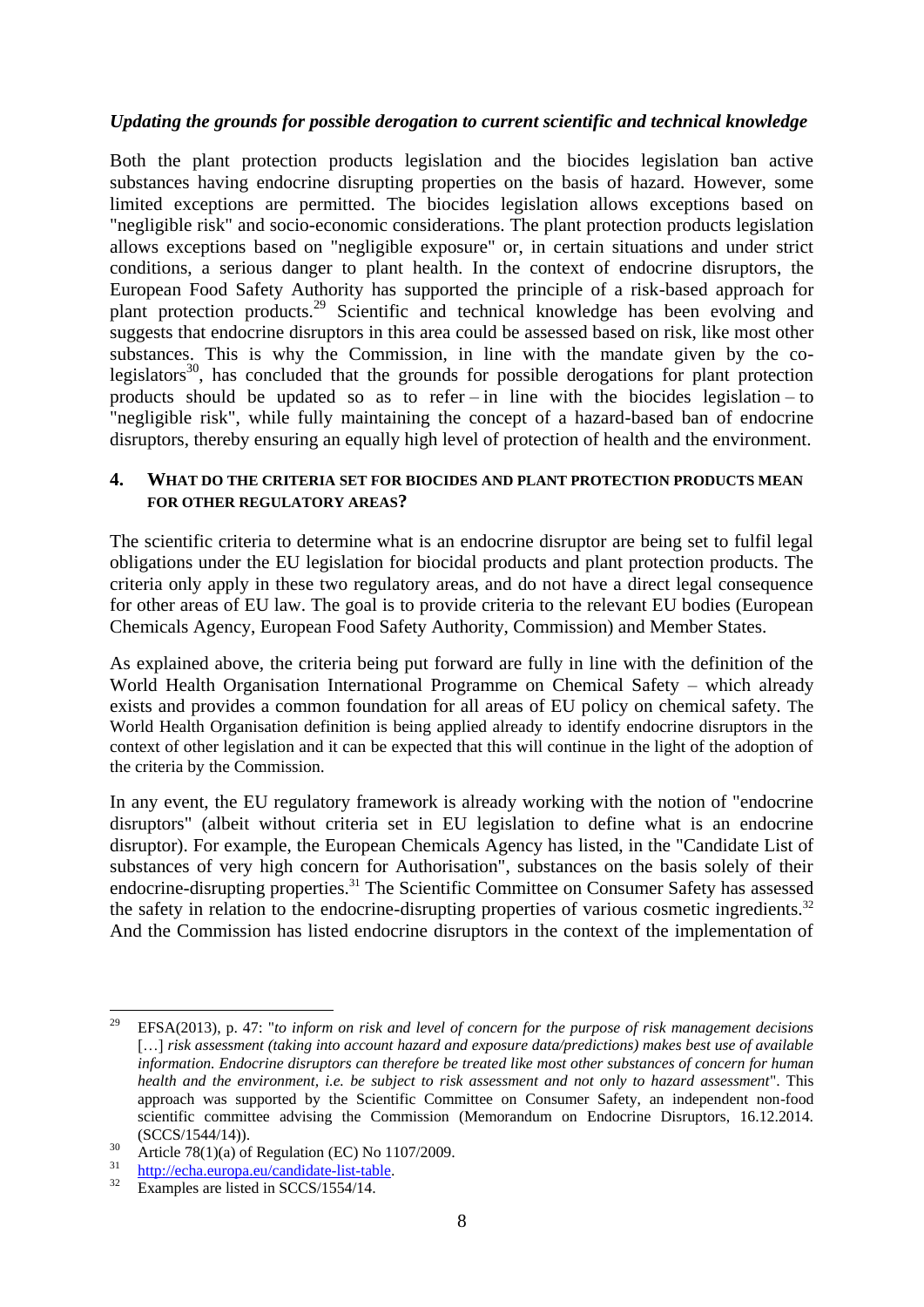the EU water quality legislation<sup>33</sup> and restricted the placing on the market of endocrine disruptors in the context of  $REACH<sup>34</sup>$ . The difference with the two policy areas covered by the draft measures is that in these two policy areas there exists a legal obligation to define the criteria to determine what is an endocrine disruptor.

# **5. OTHER ACTIVITIES OF THE COMMISSION**

Looking beyond the setting of scientific criteria to identify endocrine disruptors, the Commission will increase its efforts in the range of other activities ongoing in the three areas highlighted in the EU endocrine disruptors strategy, with a view to continue to minimise exposure to endocrine disruptors in line with the  $7<sup>th</sup>$  Environmental Action Programme. These activities could be further enhanced by developing fora to deepen information exchange and develop consensus in both the scientific and regulatory communities, in line with the strategy.

# *Research*

Since adoption of the EU endocrine disruptors strategy in 1999, the EU framework programmes for research have supported over 50 multinational collaborative research projects with over 150m EUR in funding. Horizon 2020 is supporting further research to advance knowledge and to provide solid scientific evidence for regulators and policy-makers in the area of toxicology. A key initiative will be the European Human Biomonitoring Initiative, which will be a European knowledge hub for the measurement of human exposure to chemical substances. The Joint Research Centre has also an important role to play, for example in the development of assessment methods and approaches and their translation into regulatory use.

With a view to the future, the Commission considers it important to ensure a good flow of information of comparable hazard data, biomonitoring data, and surveillance data between Member States and agencies. This would also contribute to addressing issues of combined exposure.  $35$  A web platform will be developed by the Commission, involving EU agencies and Member States, to serve as a hub to strengthen cooperation and the exchange of information.

# *International cooperation*

The Commission is an active partner in the work at global level, in particular the Organisation for Economic Cooperation and Development (OECD), in addressing toxicological safety and in particular identifying endocrine-disrupting chemicals. Today, a number of tests for screening and testing endocrine activity of substances have been validated and approved as OECD test guidelines, but work is still ongoing. Additional comprehensive guidance has been prepared to help interpret the outcome of tests.

The Commission considers that it is critical to continue and strengthen this work, on the basis of priorities set jointly with Member States in the OECD framework by 2018, in order to have the necessary range of validated tests available, at the latest by 2025.

<sup>33</sup> <sup>33</sup> Annex I to Directive 2008/105/EC of the European Parliament and of the Council of 16 December 2008 on environmental quality standards in the field of water policy (OJ L 348, 24.12.2008, p. 84).

<sup>&</sup>lt;sup>34</sup> Annex XVII to the Regulation (EC) No 1907/2006 of the European Parliament of the Council of 18 December 2016 concerning the Registration, Evaluation and Authorisation of chemicals (REACH) (OJ L 396, 30.12.2006, p. 1).

<sup>&</sup>lt;sup>35</sup> I.e. combined exposure toxicity involving several substances, sometimes referred to as "cocktail effect".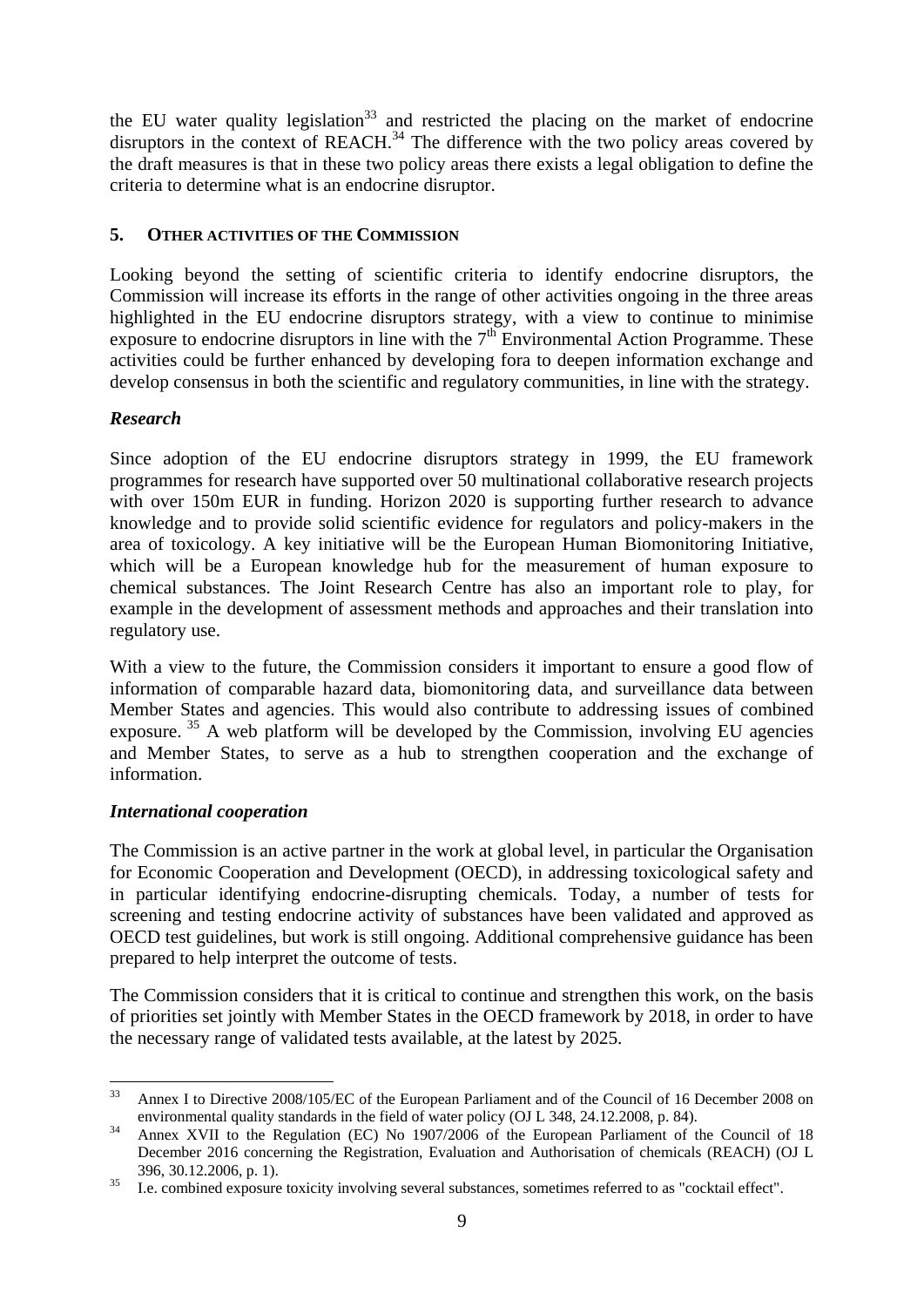The Commission is also in regular contact with competent authorities in third countries.

# *EU regulation*

As noted above, EU regulatory agencies, independent scientific committees, the Commission and Member States already look at endocrine disruptors. This work is regulated through sectoral legislation in areas including the human health (including for consumers and workers), animal health, and the environment. Examples are the EU legislation on occupational safety and health (where the legislation on chemical agents at work $36$  includes all chemical agents, including endocrine disruptors), food and feed safety (where toxicological risks, including those stemming from endocrine disruptors, are subject to comprehensive risk assessment), and consumer products (including for example cosmetics and toys), as well as environmental legislation.

However, clearly, a key challenge for regulators is the availability of good scientific data. Therefore, the Commission will take all necessary steps to ensure that data requirements as regards endocrine disruptors are reviewed – whether these data requirements are enshrined in EU legislation, guidelines of the Commission, or guidelines of regulatory agencies and independent scientific committees.

In addition, the Commission will act swiftly in order to further implement the legal obligations in the EU *acquis* in relation specifically to endocrine disruptors. In particular:

EU Cosmetics Regulation: According to the EU Cosmetics Regulation, the Commission has to "*review this Regulation with regard to substances with endocrine-disrupting properties*".<sup>37</sup> This review is overdue. A screening exercise of certain cosmetic ingredients that has been contracted by the Commission is close to completion. The Commission will present the review by the end of the year.

REACH: The authorisation of chemical substances under the REACH Regulation can follow two alternative pathways: Where a safe threshold can be established, the authorisation is granted on the basis of a controlled risk. Where no safe threshold can be established, an authorisation can only be granted "*if it is shown that socio-economic benefits outweigh the risk to human health or the environment arising from the use of the substance and if there are no suitable alternative substances or technologies*".<sup>38</sup> The Commission was tasked to "*carry out a review to assess whether or not, taking into account latest developments in scientific knowledge, to extend the scope of Article 60(3)* [authorisation on the basis of socioeconomic benefits instead of safe exposure]" to endocrine disruptors.<sup>39</sup> Following the presentation of scientific criteria today, this review can be finalised and the Commission will present it by the end of the year.

Water quality legislation: The regulatory framework for water quality refers in several instances explicitly to endocrine disruptors, for example as substances to be in particular considered as substances liable to cause pollution.<sup>40</sup> The Commission has to regularly review

 $36\,$ <sup>36</sup> Council Directive 98/24/EC of 7 April 1998 on the protection of the health and safety of workers from the risks related to chemical agents at work (OJ L 131, 5.5.1998, p.11).

<sup>&</sup>lt;sup>37</sup> Article 15(4) of Regulation (EC) No 1223/2009 of the European Parliament and of the Council of 30 November 2009 on cosmetic products (OJ L 342, 22.12.2009, p. 59).

<sup>38</sup> Article 60(4) of the REACH Regulation (EC) No 1907/2006.

<sup>&</sup>lt;sup>39</sup> Article 138(7) of the REACH Regulation (EC) No 1907/2006.

<sup>40</sup> For example, Article 2(31) and Annex VIII, point 4 to Directive 2000/60/EC of the European Parliament and of the Council of 23 October 2000 establishing a framework for Community action in the field of water policy (OJ L 327, 22.12.2000, p. 1).